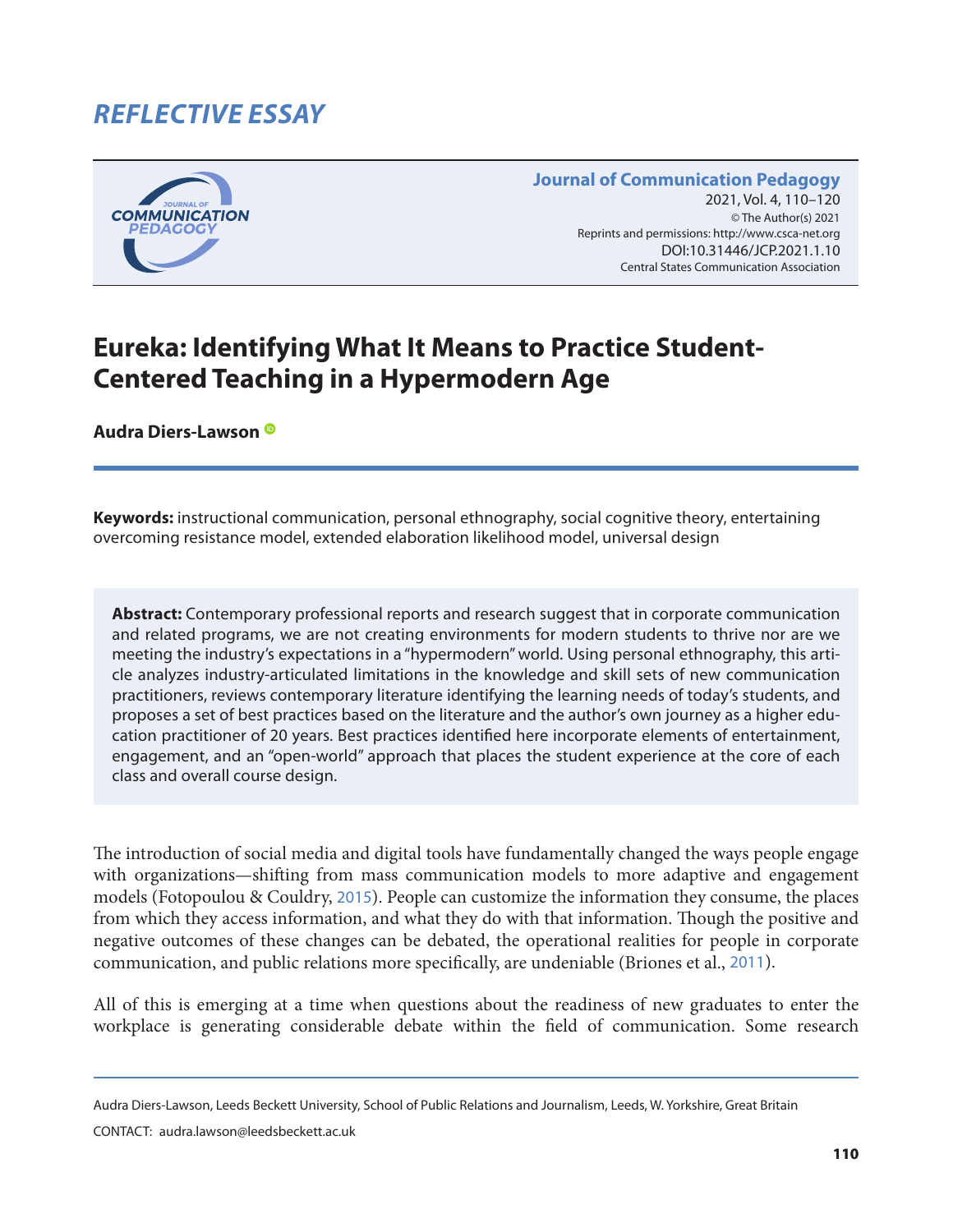suggests that new graduates have core skills deficiencies compared to supervisor expectations (Todd, [2014](#page-10-0)). For example, some research points to lack of competence in the growing field of social media (Macnamara et al., [2015](#page-9-0); Tench et al., [2013](#page-10-0); Zerfass et al., [2013](#page-10-0)). Other research identifies the difficulties in developing the necessary critical and creative thinking skills to be effective corporate communication practitioners (Tallent & Barnes, [2015](#page-10-0)). Moreover, in an era where crises are increasingly common and social responsibility is expected for doing business, research also suggests that new graduates value transparency and ethical decision-making as public relations practitioners (Curtin et al., [2011](#page-9-0)). Yet, only a minority of development needs for communicators are addressed through suitable training programs (Zerfass et al., [2012](#page-10-0)).

Additionally, Generations Y and Z are fundamentally different from the generations that came before them because they are moving into hypermodern times and a changing communications landscape (Zerfass et al., [2017](#page-10-0)). This inevitability includes technological shifts and familiarity with hypermodern tools and techniques for engagement on personal and professional levels. Unfortunately, research also suggests that not all "digital natives" are proficient in digital literacy (Buckingham, [2015](#page-9-0); Hargittai, [2010](#page-9-0)).

Given these realities, I argue that traditional approaches to education and training in corporate communication are often inadequate to meet the requirements for the profession and the new generation of practitioners. In fact, I suggest that the field—its practitioners and academics—needs to reconsider the relationship between digital environments, access to the field from diverse populations, and take the opportunity to redefine our relationships to knowledge in the new digital environment (Littlejohn et al., [2012](#page-9-0)). Therefore, using the arguments for universal design in higher education as a framework, I reflect on my own experience and propose best practices grounded by three learning and persuasion theories—social cognitive theory, entertaining overcoming resistance model, and the extended elaboration likelihood model. I also identify best practices for course design and activities based on these experiences and theories.

### **Universal Design in Education**

I tend to think of the changes to both the educational environment and modern student interests and concerns as parallel to the evolution from two-dimensional platform games (e.g., Donkey Kong) in the 1980s to open-world multi-platform games (e.g., World of Warcraft, Grand Theft Auto) of today. Just as these games required larger skill sets, the skill sets required of instructors have also grown substantially. Palmer ([2014](#page-10-0)) argues, for instance, that today's students tend to be multimodal (i.e., visual, tactual, kinesthetic) learners rather than auditory learners due to conditioning brought on by the modern multimedia environment.

Palmer ([2014](#page-10-0)) and van Ingen et al. ([2015](#page-10-0)) discovered that one critical problem for modern learners is a lack of self-efficacy largely attributable to consistent helicopter parenting. This means that students today are often self-confident and high-achieving learners focused on goals of good grades and good jobs, but are also resistant to negative feedback, which they interpret as a roadblock to their goals. When teachers fail to appreciate student resistance to negative feedback, students fail to trust in instructors and the educational process.

Palmer ([2014](#page-10-0)) argues that the principles of universal design provide a template for modern approaches to higher education. Universal design is based on three educational design principles: (1) providing resources and learning materials supporting multi-modal learning ranging from visual aids, videos,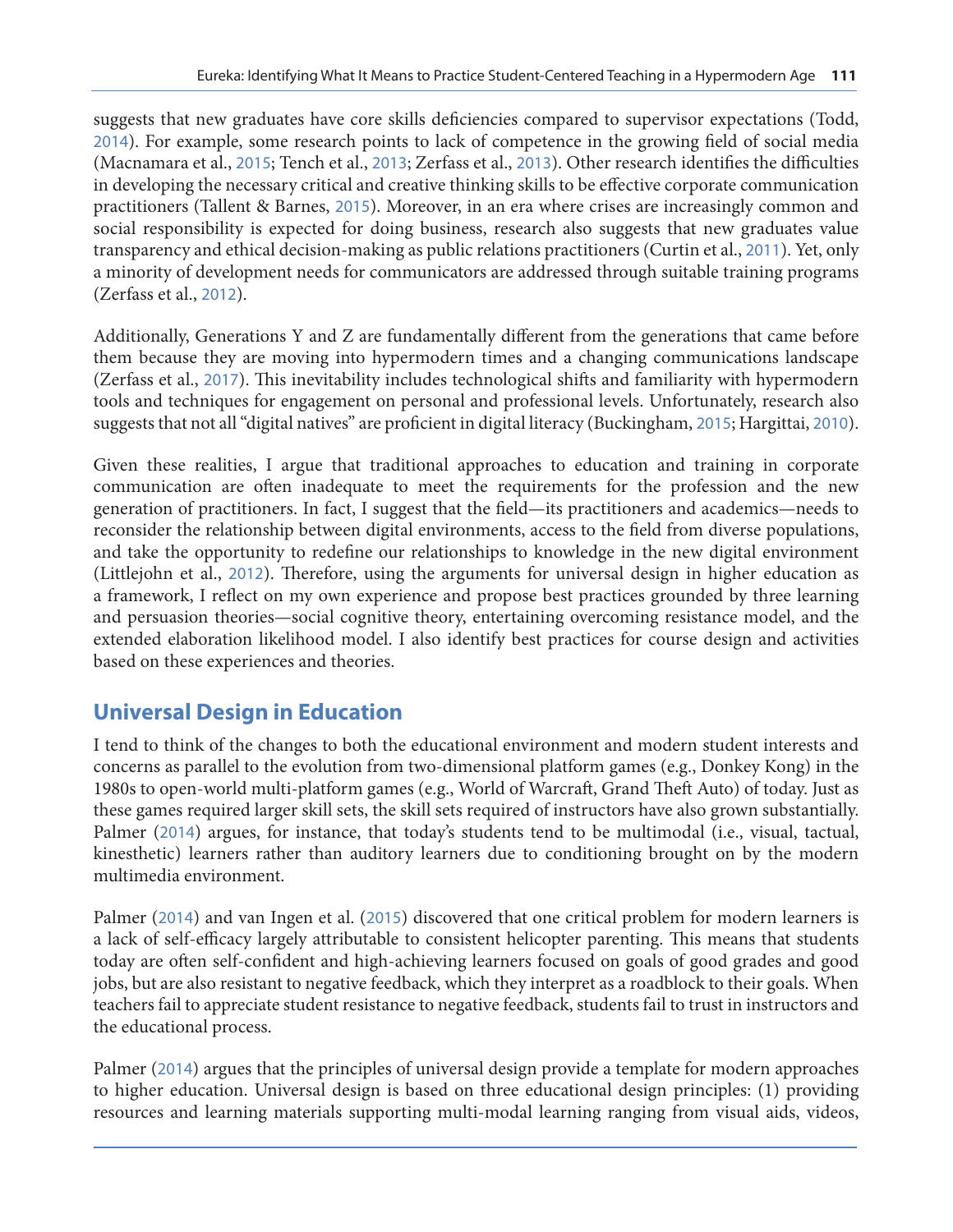in-class exercises, and lectures; (2) providing an immersive environment where students can discuss the convergence of theory and practice, developing exercises that maximize student learning, and collaborations between instructors and students to target professional skills; and (3) providing multiple methods to engage student learners using flexible goals, methods, materials, and assessments to create expert learners that are resourceful, knowledgeable, strategic, goal-oriented, purposeful, and motivated.

## **The Role of Personal Ethnography in Communication Education Design and Delivery**

Because of the nature of our role as educators with new groups of students and/or different classes each semester, auto-ethnographic methods can help to systematically capture those "eureka" moments as we critically evaluate our performance against our own objectives, as well as the expectations of our students, departments, and universities. Crawford ([1996](#page-9-0)) describes eureka moments that emerge when doing personal ethnography that can inform research and theory development.

Crawford ([1996](#page-9-0)) grounds his analysis in two assumptions. First, he argues to remove the privilege of research from ethnographies because expertise in any area comes from personal experience. Second, he argues that expertise is subject to what we can verify as well as emotional vulnerabilities, intellectual instability, and academic suspicion. Accordingly, he posits a second assumption that "old" ways of making meaning are obsolete because we, as ethnographers, ought to focus on our own behavior as relating information about situations or cultural events.

Crawford ([1996](#page-9-0)) proposes three primary advantages of this approach. First, it allows the ethnographer to be mindful of relationships they might build during their own experiences. This means that the ethnographer does not have to artificially separate him or herself as "researcher" to suspend interpersonal relationships. Second, he suggests personal ethnography also decreases the intrusiveness of the inquiry because the researcher uses his/her own experiences as a basis for analysis. At the heart of Crawford's argument is the proposition that we are already in interesting contexts of study as we negotiate our daily lives. Taking the ethnographic turn simply suggests that we make ourselves aware of the consequences of our actions. Third, he argues that we cannot "know" everything about any group, but analyzing singular interactions produces new knowledge and insights that can serve as a window for readers to better understand the groups or phenomena studied.

Crawford ([1996](#page-9-0)) suggests that personal ethnography is an effective means for achieving these goals. First, as his discussion of the "ethnographic turn" described the background to any narration is particularly important. This helps to set the stage and contextualize the personal experiences of the ethnographer in the narrower schema of the study. Second, he emphasizes that the story told is that of the ethnographer and that it should be the narration of those observations. Third, a focus on the personal experience and observations of the researchers also suggests that we are trying to describe other people, but it is accomplished through framing their experiences in our worldview. Finally, the voice of the ethnographer is one of many possible voices. To this extent, he argues that the personal ethnography is more like a guerrilla action, something subtle, yet potentially powerful in creating a larger narrative. Crawford suggests that this process helps to foster reflexivity on the part of the ethnographer, repositions the authors as the object of inquiry, and fragments the perception of the ethnographer's awareness (i.e., they cannot be all-knowing if it is just one of the possible stories being told).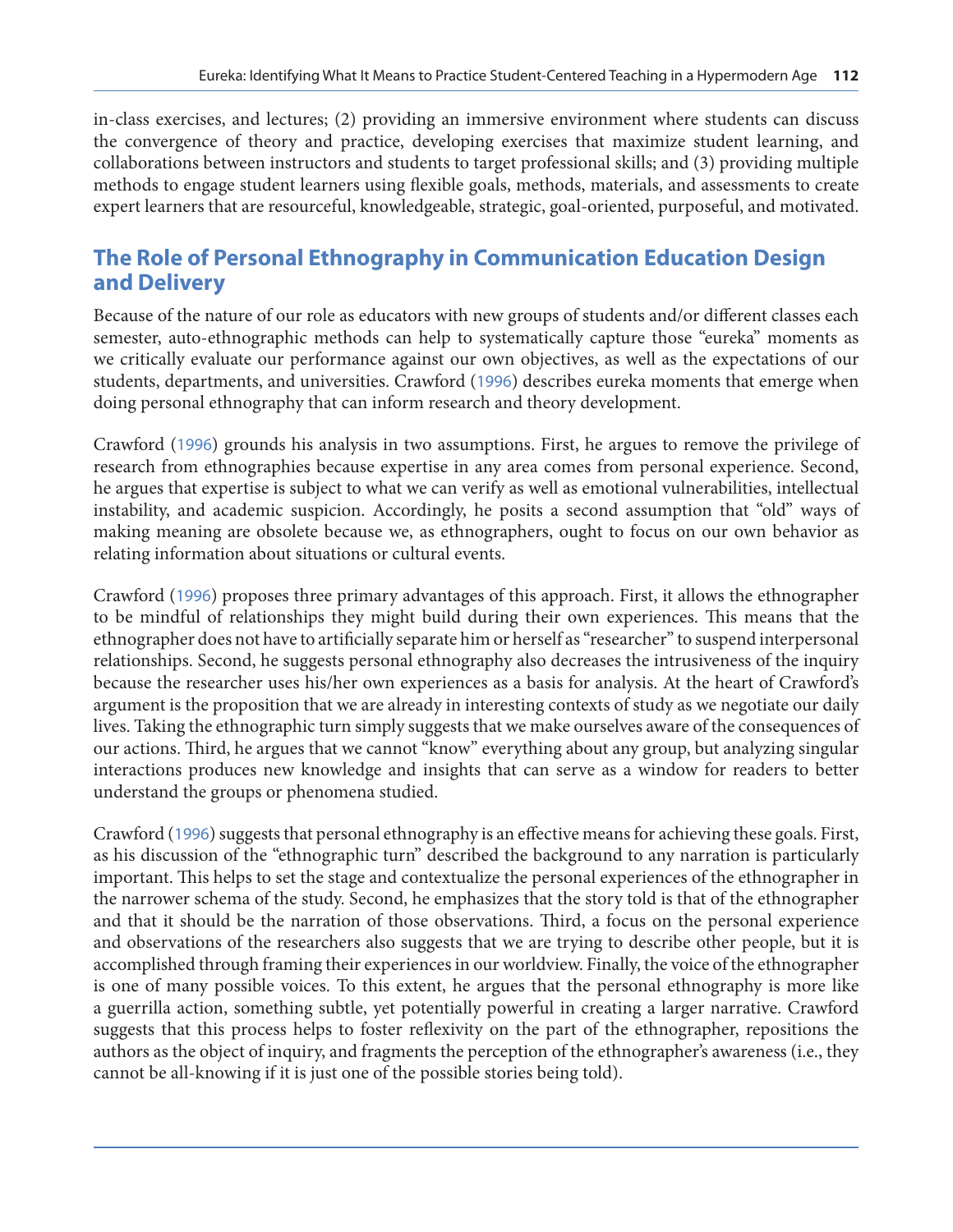In practice, therefore, personal ethnography is a viable way to critically reflect on teaching pedagogy, address problems that have emerged across multinational data-based projects and connect theory with experience in the classroom in order to draw out grounded recommendations from my own experiences that can be tested and evaluated with future research.

## **Three Eureka Moments**

I recall three such eureka moments in my career as an academic. First, I have a competitive speech and debate background and was a part of nationally competitive teams both as a student competitor and as a coach. This is worth mentioning because in my third year at university I had a conversation (argument) with my coach that fundamentally changed my perspective about communication and even influences my research agenda today. Before this conversation, I used to think it was enough to be right—so I researched, I read, and I believed that having truth on my side was the only thing that mattered (ah, the joys of being 20 and an idealist). After losing a very frustrating elimination round of debate where my opponent was simply wrong—I had better evidence and presented it, but I still lost, I was venting in the van ride home. My coach very patiently tried to offer reasonable explanations, but I still maintained a single-minded righteous indignation at how I was wronged because I had truth and better research on my side. Finally, my coach heard enough and proclaimed (and yes, I still remember the quote 25 years later), "*How long are you going to keep making me defend a decision I think is wrong. Do you want to win or lose?*" I hate to lose.

This conversation not only made me a better debater where I started to win close rounds, rounds I would have lost before, and focus on my judge's communicative needs, but it also changed my academic path. Instead of focusing on me, my interest was how my message would be received. I changed my major from political science (heavy in political philosophy) to communication and even today my research agenda focuses on improving stakeholder engagement. It is safe to say that this was one of those "eureka moments" that Crawford ([1996](#page-9-0)) discussed.

A second moment that would shape the way that I view classroom teaching came in my first semester of my PhD program where one of our professors—who had won countless student-nominated outstanding instructor of the year awards—offered us his single piece of advice on teaching. He told us that we had to "entertain our students" and if we were good enough at it, that we would end up "fooling them into learning." Of course, he was not talking about deception; rather, about the importance of setting the tone and the mood in our classes to ensure that the students were receptive to the information, hard work, and feedback. This is something that I have tried to apply across classes, departments, and platforms for teaching delivery and countries for the last 20 years.

Finally, in 2010 my university was beginning to offer more classes online, our master's program was completely online, and the university offered a \$5,000 stipend for any staff member planning to teach online who was willing to enroll in an intensive week-long course to redesign their class using a *Quality Matters* framework. If I am honest, they had me at the \$5,000 stipend. I was not expecting that short course would fundamentally change my view of what was necessary to deliver a student-centered experience, no matter the platform for delivery (i.e., online, blended, or face-to-face), but it did. The framework focused on the principle of an aligned classroom experience producing a better student experience. What the aligned class meant was that, as instructors, we needed to map our overall class objectives against every activity, lecture, and assignment that we wrote. My university experience had been that we went to classes to learn about topics that we were interested in and then figured out how to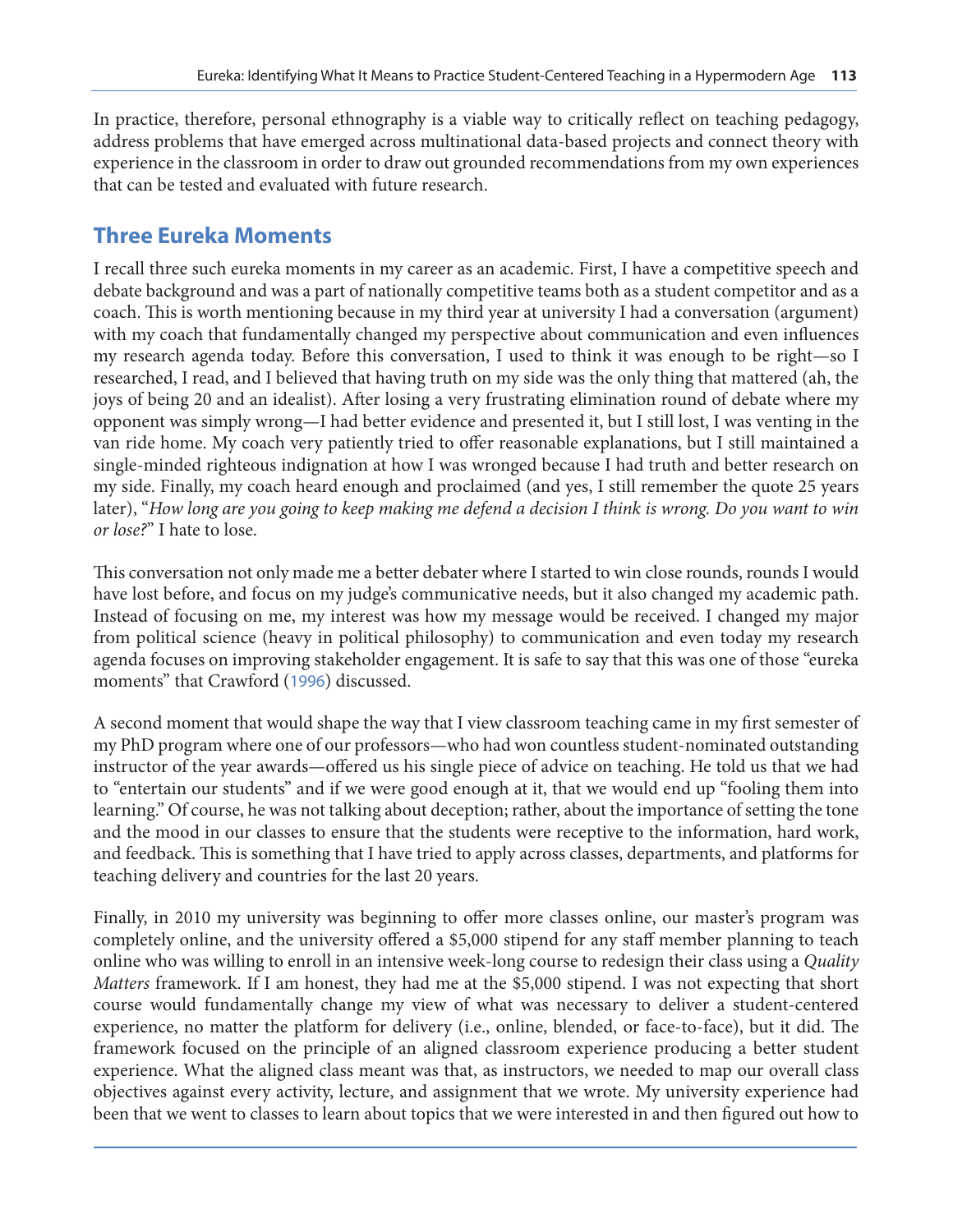apply them in our own lives. I am old enough to remember when education was not yet a commodity or viewed as a service. It is today, whether we like it or not, so it is incumbent upon instructors to adapt to the expectations so that our lifelong learning objectives can meet today's commodified student expectations. This means presenting information in a way that is aligned and demonstrates value to today's student experience. Whereas before I did not think about building these connections into a more purposeful design until the online education training. Now that is a meaningful part of every class that I design and deliver.

In many of the classes I teach, I assign small reflective papers to encourage students to think about those connections between what we learned in class and professional outcomes and development. What I see emerging in those student narratives is the way that I have framed the class activities for the students. Cynically, we could say that the students are writing for their instructor and that could be a fair interpretation. Less cynically, what I see in those comments are students internalizing the class activities into their own goals and aspirations and reflecting on them—not in a way that parrots my objective, but in an applied way.

# **Designing Classes for Higher Education in an Open World Environment**

Over the last 20 years, I have had the good fortune of teaching in two different countries, with very diverse student bodies. When I consider the key elements of transferrable knowledge based on my own research and experience, universal design framework, and knowledge of persuasion and education theory, I have identified two best practices in communication instructional design that apply across platforms of delivery and resonate no matter the classes we teach.

#### **Building Student Efficacy: Social Cognitive Theory's Contribution**

Targeting positive efficacy has long been established as central to improving educational outcomes (Bandura, [1982](#page-9-0), [1986](#page-9-0), [1997](#page-9-0), [2006](#page-9-0)). Bandura argued that the process of learning is based on three determinants—personal belief in the ability to perform the act (self-efficacy), the outcomes of correctly performing the act (response efficacy), and environmental factors that might influence an individual's ability to successfully perform the act and thus argued that the process of learning is grounded by how people model their behaviors (Bandura, [1986](#page-9-0), [1997](#page-9-0), [2006](#page-9-0)). Efficacy has a number of influences on human behavior including governing choices about behaviors to enact, influences motivations to act, and ultimately efficacy itself becomes a self-fulfilling prophecy—that is when people believe they will be successful in the end, they are much more likely to be successful and when people believe they will perform poorly, they are much more likely to avoid those actions or behaviors (Bandura, [1997](#page-9-0); Fouad, [2012](#page-9-0); Frisby et al., [2013](#page-9-0); Peterson, [2010](#page-10-0); Verroen et al., [2013](#page-10-0); Witte, [1996](#page-10-0)).

Research suggests that self-efficacy can be developed or improved in four ways. First, self-efficacy can be improved via mastery experiences which is a process that helps individuals learn new behaviors or skills by focusing on small simple tasks that lead to more complex objectives—by building on positive small experiences, people are more likely to improve their willingness to try new related behaviors and be more successful in doing so (e.g., Bandura, [1986](#page-9-0); Palmer, [2014](#page-10-0)). Second, self-efficacy can be improved through social modeling—that is providing an identifiable model that demonstrates the process to accomplish a behavior (e.g., Bandura, [1986](#page-9-0), [1997](#page-9-0)). Third, self-efficacy is enhanced if people's physical and emotional states are positive. The more relaxed and rested the more likely people will be successful; however, the more impatient or uncertain, the less likely people will be in achieving the goal behavior (Bandura,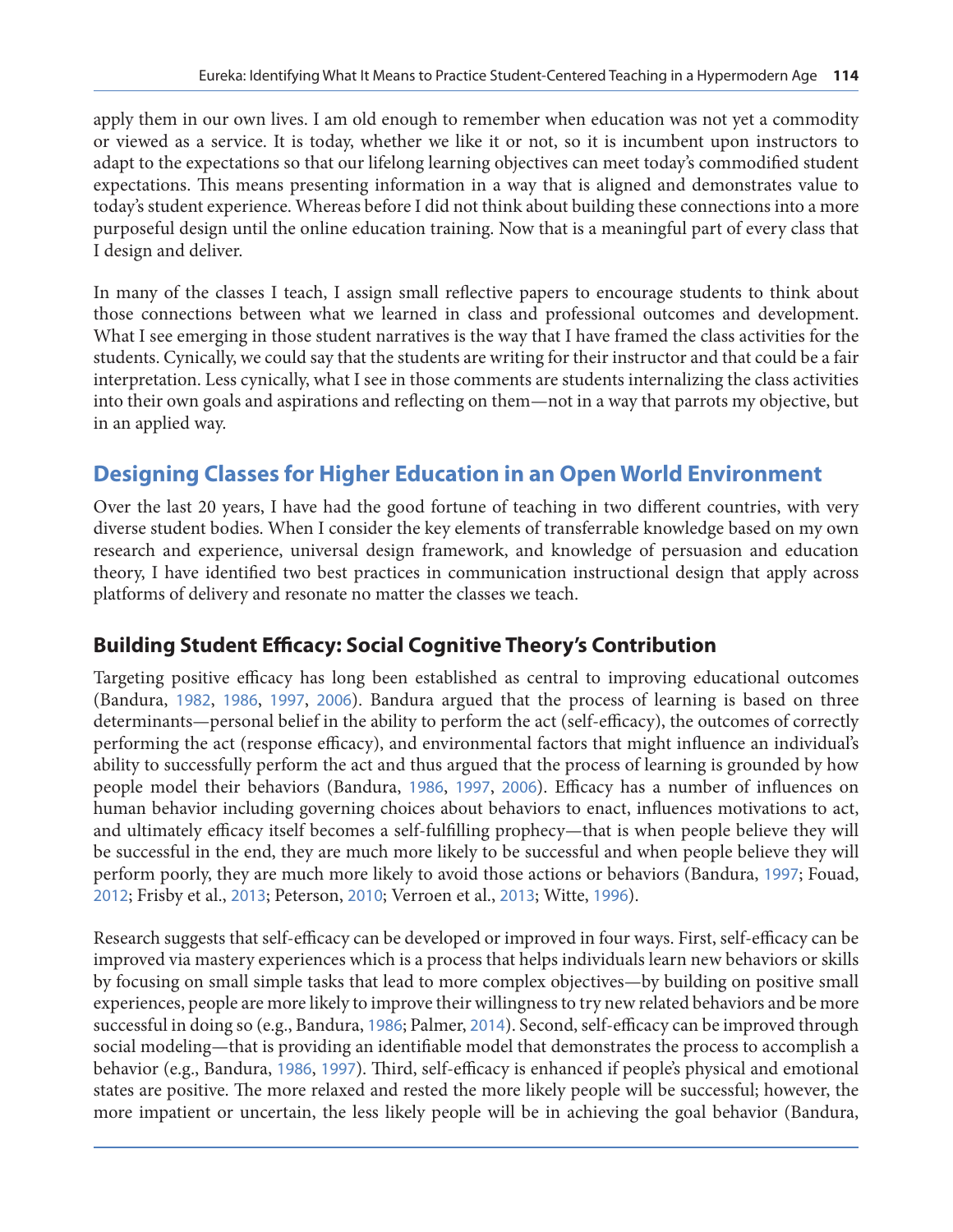[1986](#page-9-0); Hemmings, [2012](#page-9-0); Witte, [1996](#page-10-0)). Finally, Bandura argues that because learning is best improved in a social setting, it is also a persuasive activity where if people are in a learning environment where they feel encouraged, regardless of outcome, they are more likely to risk initial "failure" at performing actions ([1986](#page-9-0)).

**Applied lessons in building efficacy.** Communication is an applied field. Yet, as the introduction to this piece pointed out, there are significant knowledge and practical gaps in new graduates' abilities to demonstrate the critical skills—both soft and hard skills—required of today's communications professionals (see e.g., Macnamara et al., [2015](#page-9-0)). Many universities and my own colleagues' answer to this gap is to push students to more and more work experiences, internships, and placements. Certainly, this is a useful avenue for developing efficacy by doing in "the real world." The push for placements and internships does ignore the reality that such placements are often not options for students from disadvantaged backgrounds. However, when students do go on long-term placements, one of the points of feedback we routinely receive from employers is that the students have knowledge and skills but do not fully engage. This is a problem of efficacy (Palmer, [2014](#page-10-0); van Ingen et al., [2015](#page-10-0)), so we cannot rely on work experience to build efficacy; in fact, we cannot proscribe doing more of what is not working to solve the problem, this must be done in the classroom and requires design re-consideration.

There are many ways to build efficacy if we follow Bandura's guidance; however, in my experience of teaching classes like crisis communication, digital public relations, and research methods—all classes that apply theory to practice and expect demonstrable expertise—I have found several class design tools that build efficacy. First, routine (i.e., weekly) low-risk (but graded) in-class assignments where students can take risks, try new tools, and are pushed to make tangible recommendations based on their own knowledge and skills meet Bandura's recommendations for building mastery experiences and learning in a social setting where they feel encouraged. Along with this, I often use portfolio-based assessments with reflection in skills-oriented classes like digital media and research methods so that students are encouraged to critically reflect on their strengths and weaknesses while earning high grades for the reflection and not the quality of the execution, which provides support for Bandura's argument for mindfulness of learners' positive physical and mental states.

Second, mastery experiences in some subjects, like crisis communication, can be difficult (if not impossible) to achieve in work placements because students and new graduates often are not perceived as competent to be a part of these types of teams. In fact, students are unlikely to learn directly about crisis management in work experiences because crises, by their nature, are unpredictable events that require the expertise of the organization's top leadership. Therefore, I actively incorporate simulation and collaborative research exercises to build mastery experiences and social modeling. For example, in crisis communication students in my class will go through an 8-hour simulation of a crisis outbreak and be expected to work through the initial stages of the crisis response to a moving, complex, and unstable situation. In their reflections, students often cite this as one of the most enriching experiences they have and note the transferrable skills they gain from the simulation, which is aligned from the research on the value that simulations provide in building efficacy (Morgan et al., [2006](#page-9-0)). The simulations are low-risk, so students can make mistakes and we can discuss their errors and better ways of responding, so they are not only building mastery, but provide good models for responding, and are done in an environment to support a positive experience where they feel encouraged.

But simulations are not the only way to achieve vicarious experience—in research methods, I often build collaborative research opportunities with students where we tackle a research project that is likely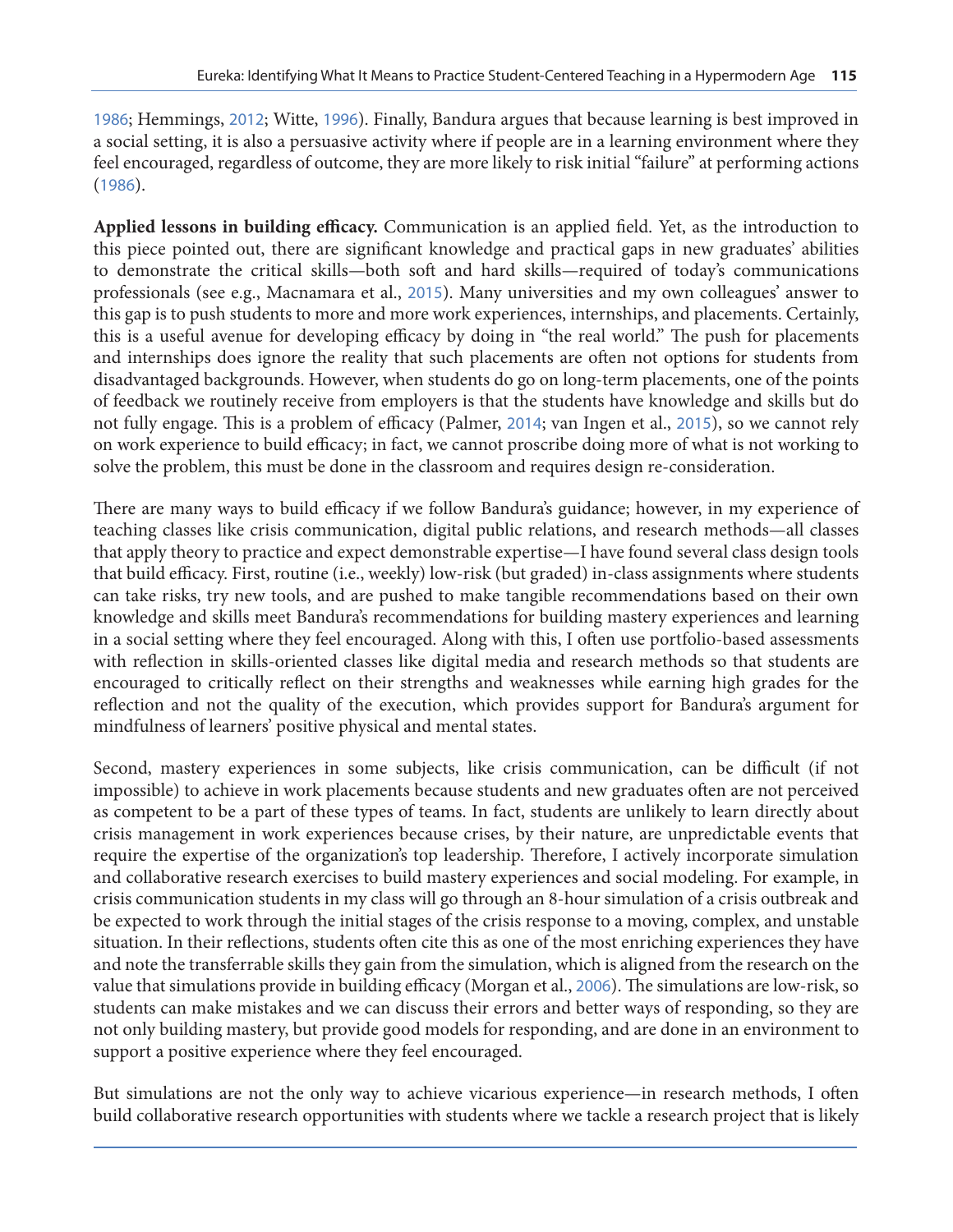to be ultimately presented at conference and published. Students can experience the research process firsthand but be guided in their work in a coaching or mentoring context. When it comes to introducing quantitative methods to communication students this approach provides the encouragement, social modeling, mastery experiences, and positive conditions where students feel they can be successful.

#### **Educators Must Be Persuasive: Overcoming Resistance, Providing Entertainment**

Building efficacy is my first principle, as I learned as a debater nearly 3 decades ago, being right does not matter if we are not persuasive. Yet, most educators (probably rightly) do not think of themselves as entertainers—especially in higher education; however, if educators fail to make the educational process entertaining, they will probably not be as successful in overcoming modern student suspicion about higher education or reactions to negative feedback. Moyer-Gusé's ([2008](#page-10-0)) model of entertainment education for overcoming resistance as well as Slater and Rouner's ([2002](#page-10-0)) extended elaboration likelihood model provide important insights into why and how learning can be improved if it is enjoyable.

Entertainment education is not focused on traditional learning environments; rather it refers to embedding pro-social messages into popular entertainment media content (Moyer-Gusé, [2008](#page-10-0)). Moyer-Gusé explains that entertainment education influences behaviors for two main reasons—people become involved with the narrative and characters. Entertainment (e.g., video games, movies, books, television programs, etc.) uses a narrative structure that creates a sense of involvement with the action because viewers or participants can watch events unfold becoming engrossed in the storyline instead of their immediate environment making them more susceptible to persuasive messages. Moyer-Gusé directly links efficacy and social cognitive theory to entertainment education and argues that Slater and Rouner's ([2002](#page-10-0)) extended elaboration likelihood model (E-ELM) has demonstrated a strong connection with changing attitudes and behaviors. E-ELM is an extension of Petty and Cacioppo's ([1986](#page-10-0)) elaboration likelihood model. Slater and Rouner argue that instead of focusing on the degree of engagement with the narrative, the narrative itself is the driving persuasive route when effectively developed. In short, efficacy is easier to build if people can identify with the narrative or people involved.

These factors suggest that content, design, and identification can provide for different pathways to the acceptance of a message and has important potential implications for education suggesting that welldesigned and well-delivered curriculum should help to improve student acceptance of not only the content of the material but also feedback and rigor. Moyer-Gusé's ([2008](#page-10-0)) model uses entertainment to overcome resistance and provides a path to overcoming the potential conflict between student reactions to negative feedback and the need to provide a challenging curriculum with extensive critical feedback. In short, entertainment helps to overcome resistance by putting people in a receptive frame of mind by encouraging vicarious modeling, identification with the characters and narrative, and removing perceived barriers between the persuasive message and the learner's own goals or beliefs (Moyer-Gusé, [2008](#page-10-0); Slater & Rouner, [2002](#page-10-0)). Both persuasion theories target improved efficacy as a core objective at improving an audience's likelihood that a persuasive message will be accepted. Yet, both lack a direct connection between entertainment to higher education.

**Showmanship and polish matters . . . along with knowing our audience.** To put this as simply as possible, good instructors are not only good public speakers, but we should also be good storytellers. Certainly, we all must work with our own styles and what we are comfortable doing. For example, I have a very dry sense of humor and like a good groaner joke, so my PowerPoint and chat in class incorporates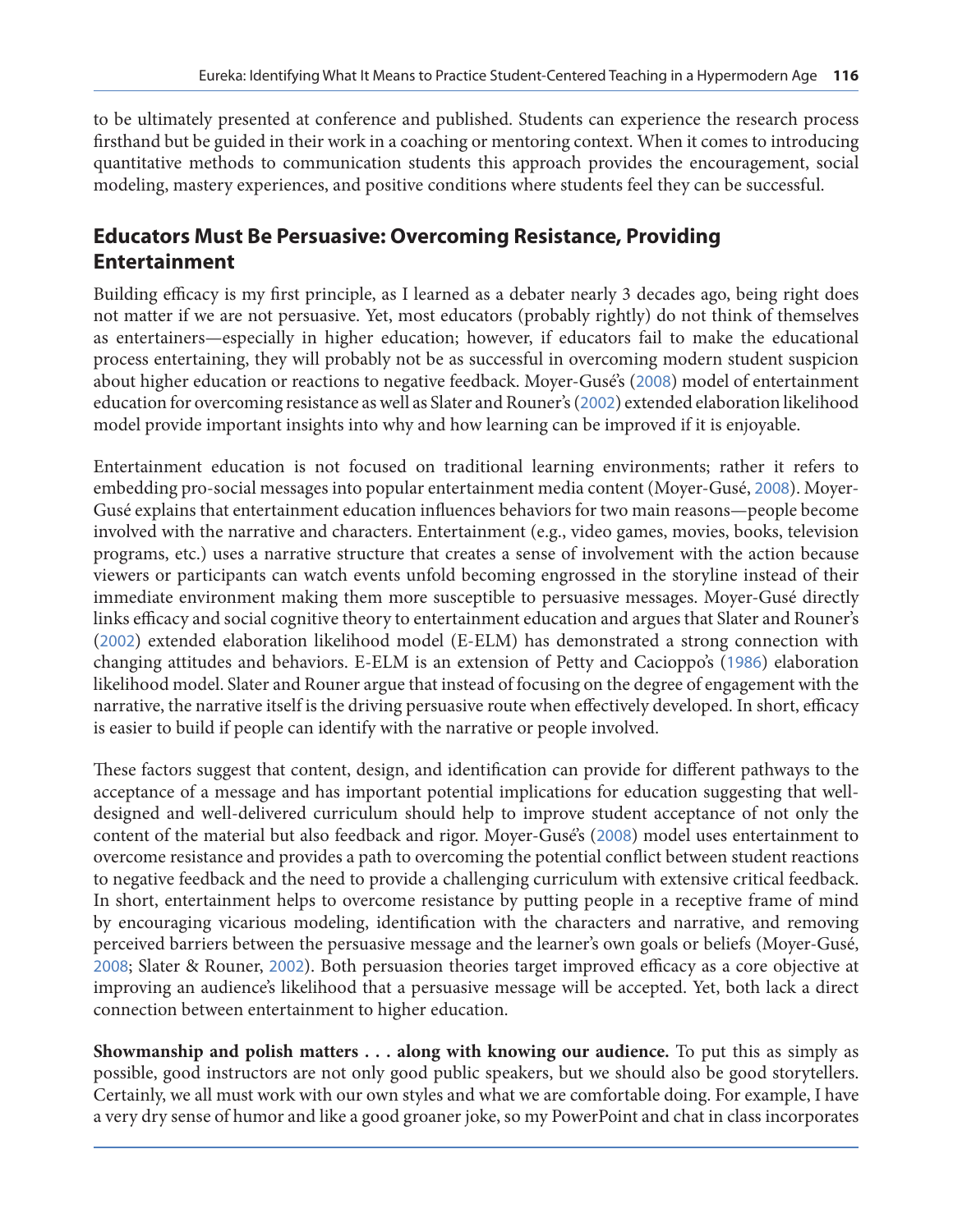those in because that is who I am. But I consciously incorporate stories (both humorous and serious) and present cases in a narrative way to engage with the students. This lets students get to know me and we build trust. This trust capital that I build enables me to offer very straightforward feedback to my students—both positive and negative—without provoking the negative reaction that Palmer ([2014](#page-10-0)) and van Ingen et al. ([2015](#page-10-0)) discuss. But I also work to choose examples that will appeal to students, ask them for examples, and we talk through things that are of interest to them in class. The single skill that I recommend any good instructor develop is impromptu speaking—being able to work with any topic that students can throw out and work that back to the key learning objectives in a class session.

Of course, approaches to in-class engagement that work for me will not work for everyone and other people's approaches would not work for me, so there are two transferrable practices that I enact to create an entertaining and persuasive environment to support learning that I want to focus on. First, I create thoughtful, engaging, and well-polished class materials (ranging from PowerPoints to even the class look and feel) and think about the role that narrative plays in ensuring that information is both engaging and memorable. Specifically, each of my classes is "branded," meaning that each has a distinctive and consistent visual look for all the materials from the syllabus to the PowerPoint slides. I have found that this helps to build the group's identity and to create the environment and mindset when they engage with the materials. Research already highlights the importance of brand identity within institutions of higher education (Wæraas & Solbakk, [2009](#page-10-0); Williams & Omar, [2014](#page-10-0)), I just apply that to the classes themselves.

Second, I try to make each class session an experience. In his analysis of why people attend rock concerts (stay with me here, I know that we are a long way from being rock stars), Hopper ([2014](#page-9-0)) found there were two main processes that created value for people attending a rock concert—co-creation of the experience and self-authentication. In the co-creation experience, ensuring that each class session has something memorable, interesting, and engaging not only improves attendance rates, but it also sets the tone for student openness. Frankly, it also makes teaching a lot more fun as well—so in focusing on a co-created and positive experience in each class session I create the conditions where students are more open to the concepts, the workload (and that is always high), and taking risks. This is reinforced by the self-authentication process where I create opportunities for students to consider how the day's lesson can be applied to their own interests and aspirations which lets them authenticate or take ownership of their own experience. In practical terms, I invite students to share their own examples and reflections and create exercises where they can bring their own creativity to the session. My task is then to tie it all together and back into the learning objectives.

# **Applying These Lessons Broadly**

All the professional reports and reflections on the state of higher education and communication education suggest that collectively we are not creating the environments for this generation of students to thrive in a hypermodern world. In this paper, I identify efficacy as not only a key part of the problem for Generations Y and Z, but also a critical component to improving learning outcomes. I also suggest that if the field is to address both the needs of the industry and the students, it must reconsider the approach to higher education to incorporate elements that meet a universal design framework.

From this analysis, a structure for creating a student-centered learning experience emerges that is transferrable across different classes and platforms (see Figure 1). Before 2020, there had been a decadelong global expansion of online and blended learning opportunities, classes, and programs, but many academics could avoid engaging with these if they wanted. In a post-COVID-19 context, however,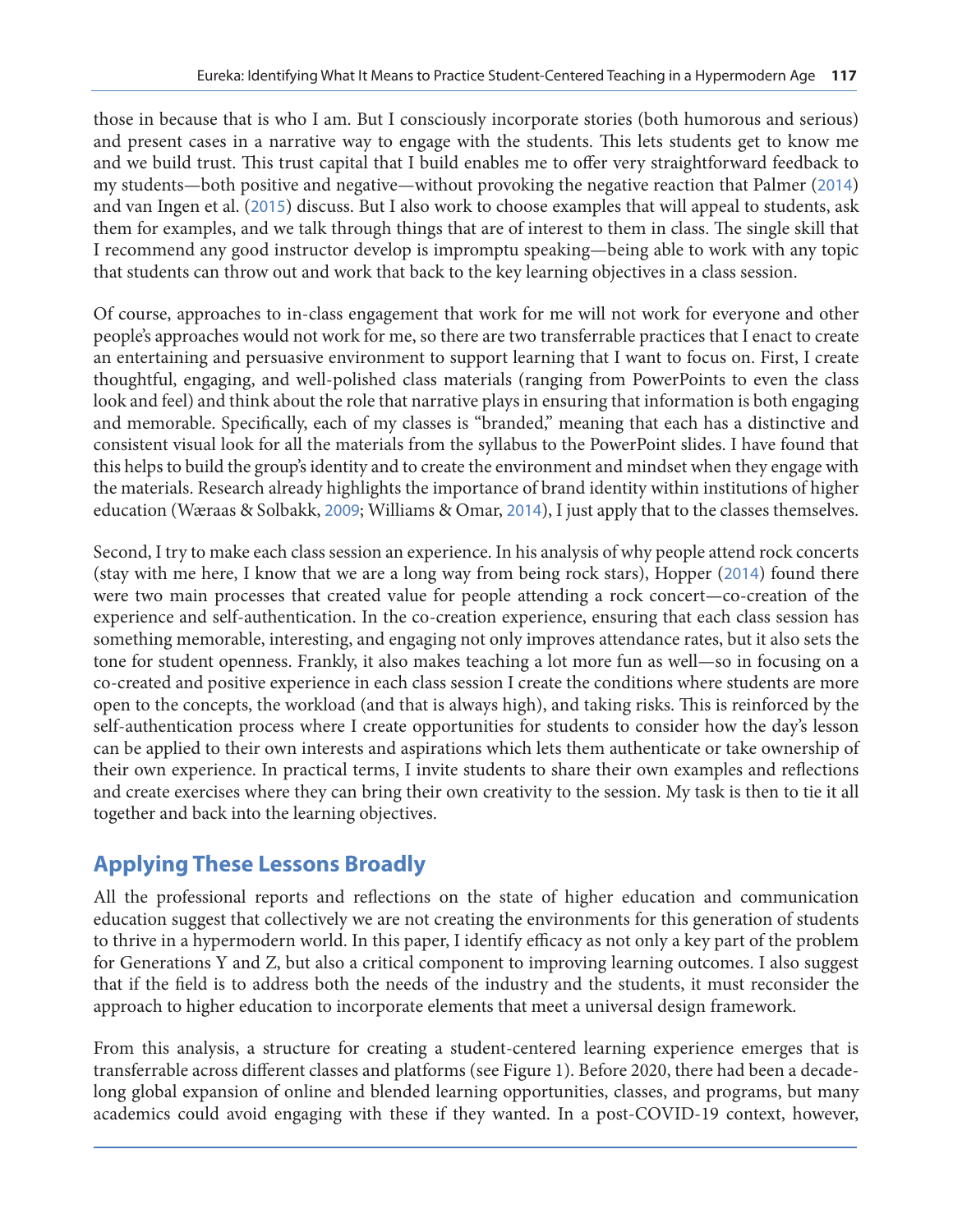instructors now must develop delivery for multi-platform environments, which means learning new tools and innovative approaches. My recommendation—after 20 years of traditional classroom experience and more than 10 years of online learning experience—is not to re-invent the wheel but to be more strategically mindful in our creation of an aligned student experience.

I conclude with this thought. Like many instructors, I include weekly quizzes in my crisis communication class because I need to know the students have the foundational competence before engaging in simulations (Avramenko, [2012](#page-9-0)). Critical to my success, however, is offering my rationale for giving quizzes at the outset of the semester. That is, to ensure they have the base knowledge required to engage competently with the material and one another, as well as become competent practitioners. At the end of the semester, every semester, final reflections from students acknowledge the usefulness of the quizzes and some go so far as to thank me for making them accountable. Ultimately, we can modify our pedagogies to be student-centered in ways that foster efficacy by incorporating elements of entertainment, engagement, and an "open-world" approach at the core of each class and overall course design.

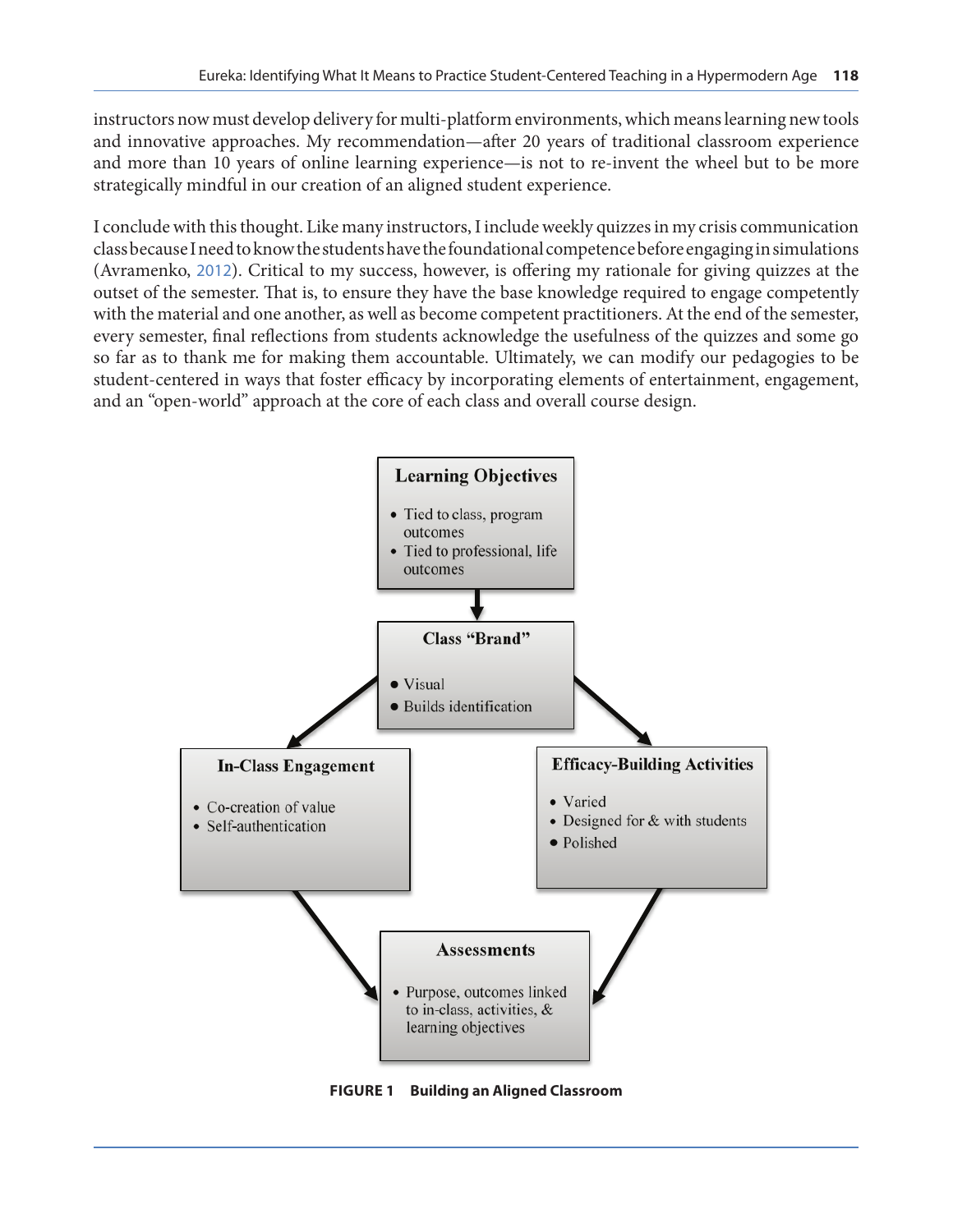#### <span id="page-9-0"></span>**References**

- Avramenko, A. (2012). Enhancing students' employability through business simulation. *Education+ Training*, *54*(5), 355–367. <https://doi.org/10.1108/00400911211244669>
- Bandura, A. (1982). Self-efficacy mechanism in human agency. *American Psychologist, 37*(2), 122–147. <https://doi.org/10.1037/0003-066X.37.2.122>
- Bandura, A. (1986). *Social foundations of thought and action: A social cognitive theory*. Prentice Hall.
- Bandura, A. (1997). *Self-efficacy: The exercise of control*. Freeman.
- Bandura, A. (2006). Guide for constructing self-efficacy scales. In T. Urdan & F. Pajares (Eds.), *Selfefficacy beliefs of adolescents*. Information Age.
- Briones, R. L., Kuch, B., Liu, B. F., & Jin, Y. (2011). Keeping up with the digital age: How the American Red Cross uses social media to build relationships. *Public Relations Review*, *37*(1), 37–43. [https://doi.](https://doi.org/10.1016/j.pubrev.2010.12.006) [org/10.1016/j.pubrev.2010.12.006](https://doi.org/10.1016/j.pubrev.2010.12.006)
- Buckingham, D. (2015). Defining digital literacy—What do young people need to know about digital media? *Nordic Journal of Digital Literacy*, *10*(Jubileumsnummer), 21–35. [http://doi.org/10.18261/](http://doi.org/10.18261/ISSN1891-943X-2006-04-03) [ISSN1891-943X-2006-04-03](http://doi.org/10.18261/ISSN1891-943X-2006-04-03)
- Crawford, L. (1996). Personal ethnography. *Communications Monographs*, *63*(2), 158–170. [https://doi.](https://doi.org/10.1080/03637759609376384) [org/10.1080/03637759609376384](https://doi.org/10.1080/03637759609376384)
- Curtin, P. A., Gallicano, T., & Matthews, K. (2011). Millennials' approaches to ethical decision making: A survey of young public relations agency employees. *Public Relations Journal*, *5*(2), 1–22. [https://apps.](https://apps.prsa.org/intelligence/PRJournal/past-editions/Vol5/No2/) [prsa.org/intelligence/PRJournal/past-editions/Vol5/No2/](https://apps.prsa.org/intelligence/PRJournal/past-editions/Vol5/No2/)
- Fotopoulou, A., & Couldry, N. (2015). Telling the story of the stories: Online content curation and digital engagement. *Information, Communication & Society*, *18*(2), 235–249. [https://doi.org/10.1080/13](https://doi.org/10.1080/1369118X.2014.952317) [69118X.2014.952317](https://doi.org/10.1080/1369118X.2014.952317)
- Fouad, T. (2012). Assessment of graduate student's research skills self-efficacy. *European Journal of Social Sciences*, *28*(4), 574–580. [https://www.europeanjournalofsocialsciences.com/issues/EJSS\\_28\\_4.html](https://www.europeanjournalofsocialsciences.com/issues/EJSS_28_4.html)
- Frisby, B. N., Sellnow, D. D., Lane, D. R., Veil, S. R., & Sellnow, T. L. (2013). Instruction in crisis situations: Targeting learning preferences and self-efficacy. *Risk Management*, *15*(4), 250–271. [https://doi.](https://doi.org/10.1057/rm.2013.7) [org/10.1057/rm.2013.7](https://doi.org/10.1057/rm.2013.7)
- Hargittai, E. (2010). Digital na (t) ives? Variation in internet skills and uses among members of the "net generation." *Sociological Inquiry*, *80*(1), 92–113. <https://doi.org/10.1111/j.1475-682X.2009.00317.x>
- Hemmings, B. (2012). Sources of research confidence for early career academics: A qualitative study. *Higher Education Research & Development*, *31*(2), 171–184. [https://doi.org/10.1080/07294360.2011](https://doi.org/10.1080/07294360.2011.559198) [.559198](https://doi.org/10.1080/07294360.2011.559198)
- Hopper, D. J. (2014). *The rock concert experience: The self-authentication process and wellbeing.* (Thesis, Master of Management Studies (MMS)), University of Waikato. <https://hdl.handle.net/10289/8985>
- Littlejohn, A., Beetham, H., & McGill, L. (2012). Learning at the digital frontier: A review of digital literacies in theory and practice. *Journal of computer assisted learning*, *28*(6), 547–556. [https://doi.](https://doi.org/10.1111/j.1365-2729.2011.00474.x) [org/10.1111/j.1365-2729.2011.00474.x](https://doi.org/10.1111/j.1365-2729.2011.00474.x)
- Macnamara, J., Lwin, M., Adi, A., & Zerfass, A. (2015). Asia-Pacific communication monitor 2015/16. The state of strategic communication and public relations in a region of rapid growth. Survey results from 23 countries. *APACD, Hong Kong*.
- Morgan, P. J., Cleave-Hogg, D., Desousa, S., & Lam-Mcculloch, J. (2006). Applying theory to practice in undergraduate education using high fidelity simulation. *Medical Teacher*, *28*(1), e10–e15. [https://doi.](https://doi.org/10.1080/01421590600568488) [org/10.1080/01421590600568488](https://doi.org/10.1080/01421590600568488)